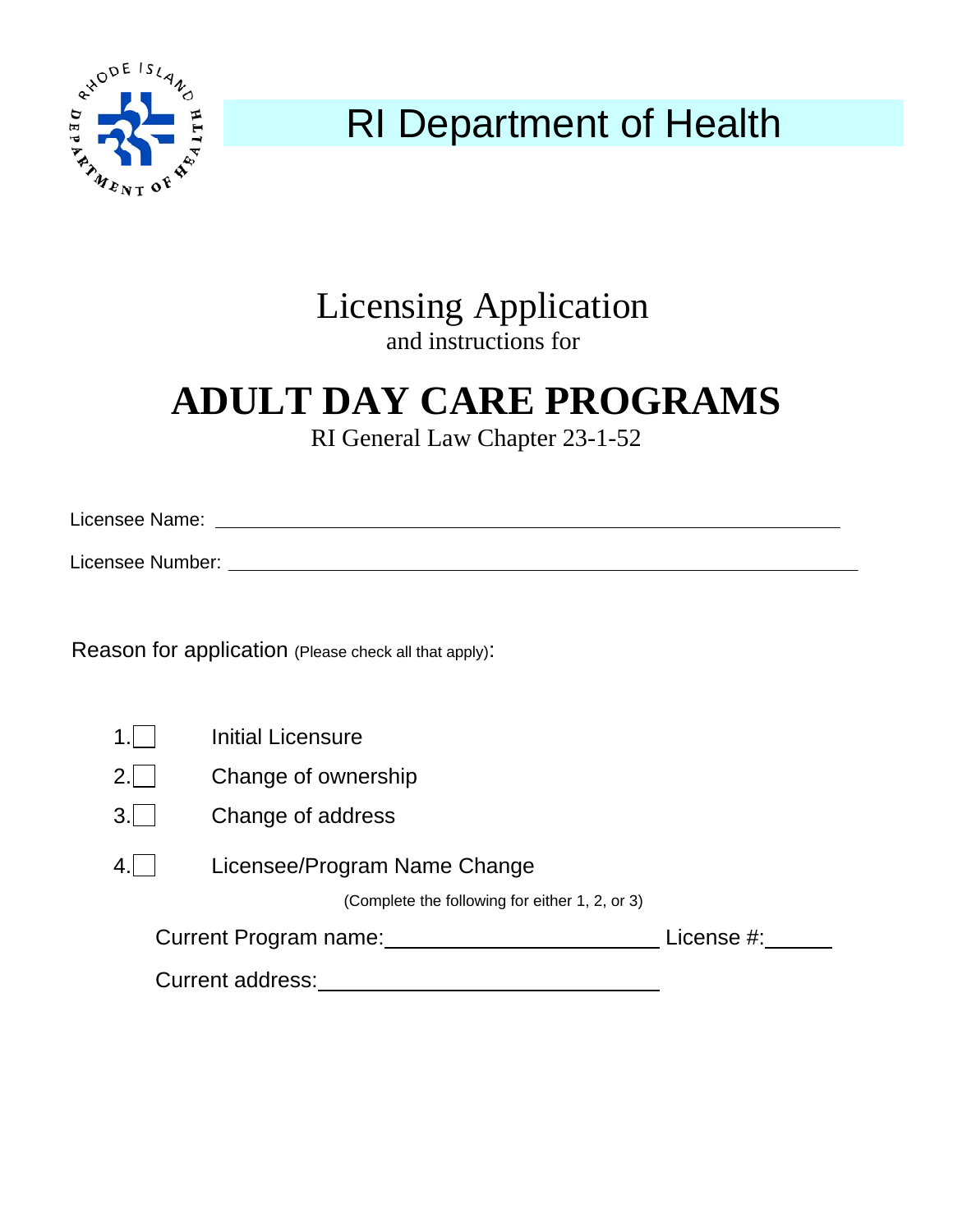

Department of Health

#### **INSTRUCTIONS**

- Please answer all questions. Do not leave blanks. Incomplete forms will be returned to you and your license/permit will not be issued. Please use a ballpoint pen.
- There is no fee for this application.
- Sign the completed application, return it with the required attachments and mail to:

 Rhode Island Department of Health 3 Capitol Hill, Room 306 Providence, RI 02908-5097

- If you have any questions concerning this application, call the office of **Facilities Regulations** at (401) 222-2566.
- Licensure application materials are public records as mandated by Rhode Island law and may be made available to the public, unless otherwise prohibited by State or Federal law.
- Please attach a description of the target population that will be served in this program.

**You must attach a printed current list of all direct and indirect owners whether individual partnership, limited partnership, limited liability company, or corporation with percent of ownership. If a corporation, this list must also include all officers, directors and other persons of any subsidiary corporation owning stock.** 

**Attachments:** If you have been requested to submit attachment(s) with this application, please label and staple each separate attachment and securely affix any and all attachments to this application.

**Postage:** The amount of postage required for mail delivery will vary depending upon the total weight of your attachment(s) and application. Please be careful to include the appropriate postage necessary to mail your completed application.

#### **Please complete the following:**

| <b>Additional</b><br>Documentation:<br>Please include the following<br>documentation with this<br>application | Programs Mission and Philosophy Statement<br>Description of the Programs Target Population<br>2.<br>Anticipated Number of Participants<br>3.<br>Admission and Discharge Criteria<br><b>Basic Services Offered</b><br>Acknowledgement to Adhere to Participant Rights<br>6.<br>Plan of Operation<br>7.<br>Acknowledgement of contract and agreements with other agencies and individuals<br><b>Staffing Pattern and Staff Profiles</b><br>9.<br>10. Days and Hours of Program Operation<br>11. Any non-financial obligations of the participant and his/her family, such as a commitment of the participant to attend the<br>program a specified number of days per week<br>12. Schedule of Days the Program Will Be Closed<br>13. Procedure for Unexpected Closures<br>Certificate of Occupancy (from the local town department)<br>14.<br>Current State Fire Marshal Inspection (Call the FMO at 462-4215 to schedule a LSC/Fire Safety Inspection).<br>15.<br>Current Food Service license from the RIDOH Office of Food Protection (Call 222-2750 for food license application)<br>16. |
|---------------------------------------------------------------------------------------------------------------|-------------------------------------------------------------------------------------------------------------------------------------------------------------------------------------------------------------------------------------------------------------------------------------------------------------------------------------------------------------------------------------------------------------------------------------------------------------------------------------------------------------------------------------------------------------------------------------------------------------------------------------------------------------------------------------------------------------------------------------------------------------------------------------------------------------------------------------------------------------------------------------------------------------------------------------------------------------------------------------------------------------------------------------------------------------------------------------------|
| <b>Participant Capacity</b><br>What is the program's<br>maximum daily enrollment<br>capacity?                 |                                                                                                                                                                                                                                                                                                                                                                                                                                                                                                                                                                                                                                                                                                                                                                                                                                                                                                                                                                                                                                                                                           |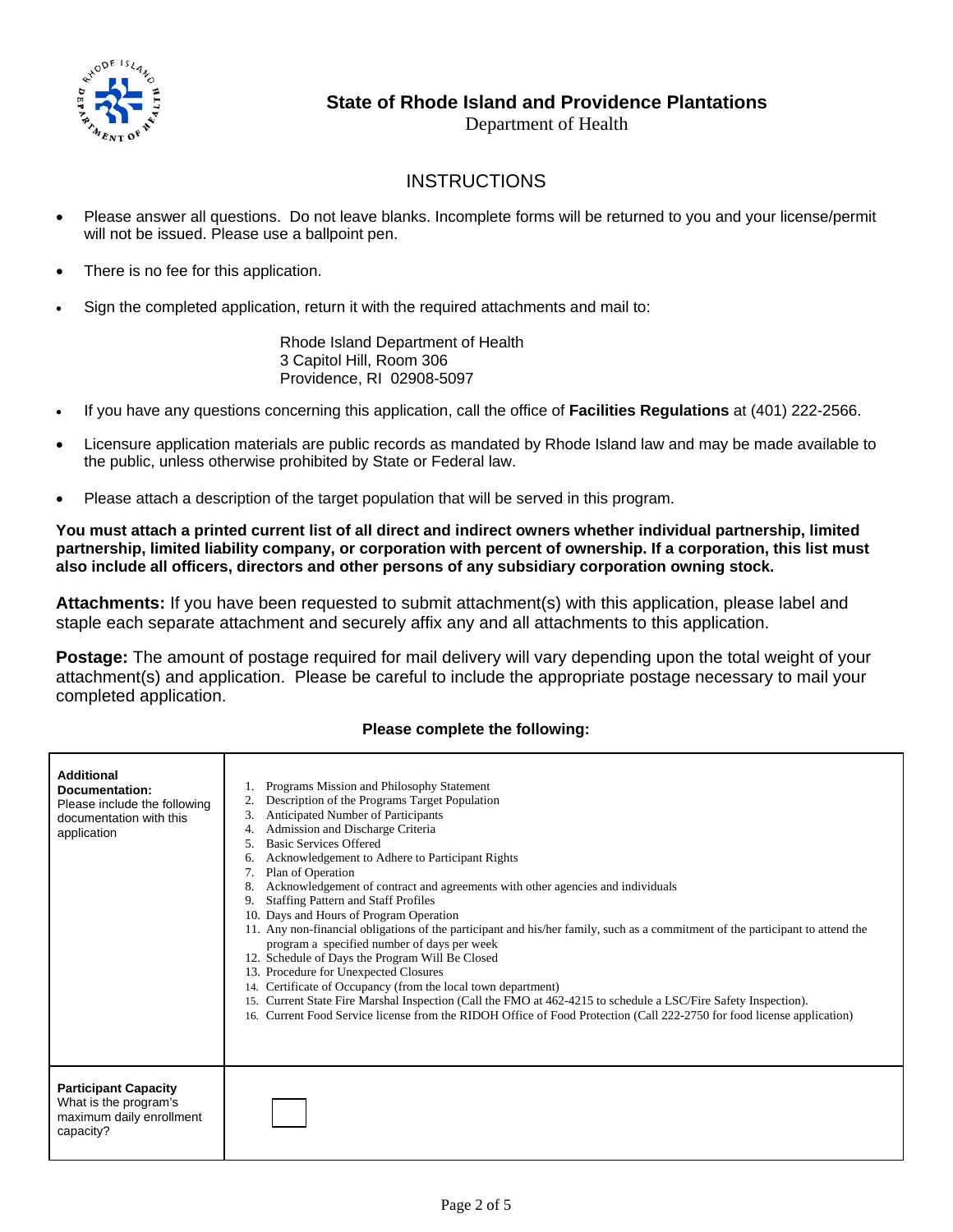

Department of Health

| $\sim$ NT $\sim$                                                                                              |                                                                                                                                                                                                                                |  |
|---------------------------------------------------------------------------------------------------------------|--------------------------------------------------------------------------------------------------------------------------------------------------------------------------------------------------------------------------------|--|
| License Sub-Type:                                                                                             | Profit                                                                                                                                                                                                                         |  |
| Please select one                                                                                             | Non-Profit                                                                                                                                                                                                                     |  |
| <b>Program Director:</b><br>Please provide the name of<br>the program director of<br>record for this program. |                                                                                                                                                                                                                                |  |
| Program Name:                                                                                                 |                                                                                                                                                                                                                                |  |
| Please provide the name of<br>the program (as known to<br>the public).                                        |                                                                                                                                                                                                                                |  |
| <b>Program Contact Person:</b>                                                                                | Name experience and the second contract of the second contract of the second contract of the second contract of the second contract of the second contract of the second contract of the second contract of the second contrac |  |
| Please provide the name<br>and telephone number of a<br>person we can contact<br>concerning this Program.     |                                                                                                                                                                                                                                |  |
| <b>Program Mailing</b><br>Information:                                                                        |                                                                                                                                                                                                                                |  |
| Please provide the mailing<br>information for all                                                             |                                                                                                                                                                                                                                |  |
| communication regarding<br>this license.                                                                      |                                                                                                                                                                                                                                |  |
| (Not published on<br><b>HEALTH</b> website).                                                                  |                                                                                                                                                                                                                                |  |
|                                                                                                               |                                                                                                                                                                                                                                |  |
|                                                                                                               |                                                                                                                                                                                                                                |  |
| <b>Program Location</b><br>Information:                                                                       |                                                                                                                                                                                                                                |  |
| Please provide the location                                                                                   |                                                                                                                                                                                                                                |  |
| information for this facility.<br>(Published on HEALTH                                                        |                                                                                                                                                                                                                                |  |
| website).                                                                                                     |                                                                                                                                                                                                                                |  |
|                                                                                                               |                                                                                                                                                                                                                                |  |
|                                                                                                               |                                                                                                                                                                                                                                |  |
|                                                                                                               |                                                                                                                                                                                                                                |  |
|                                                                                                               |                                                                                                                                                                                                                                |  |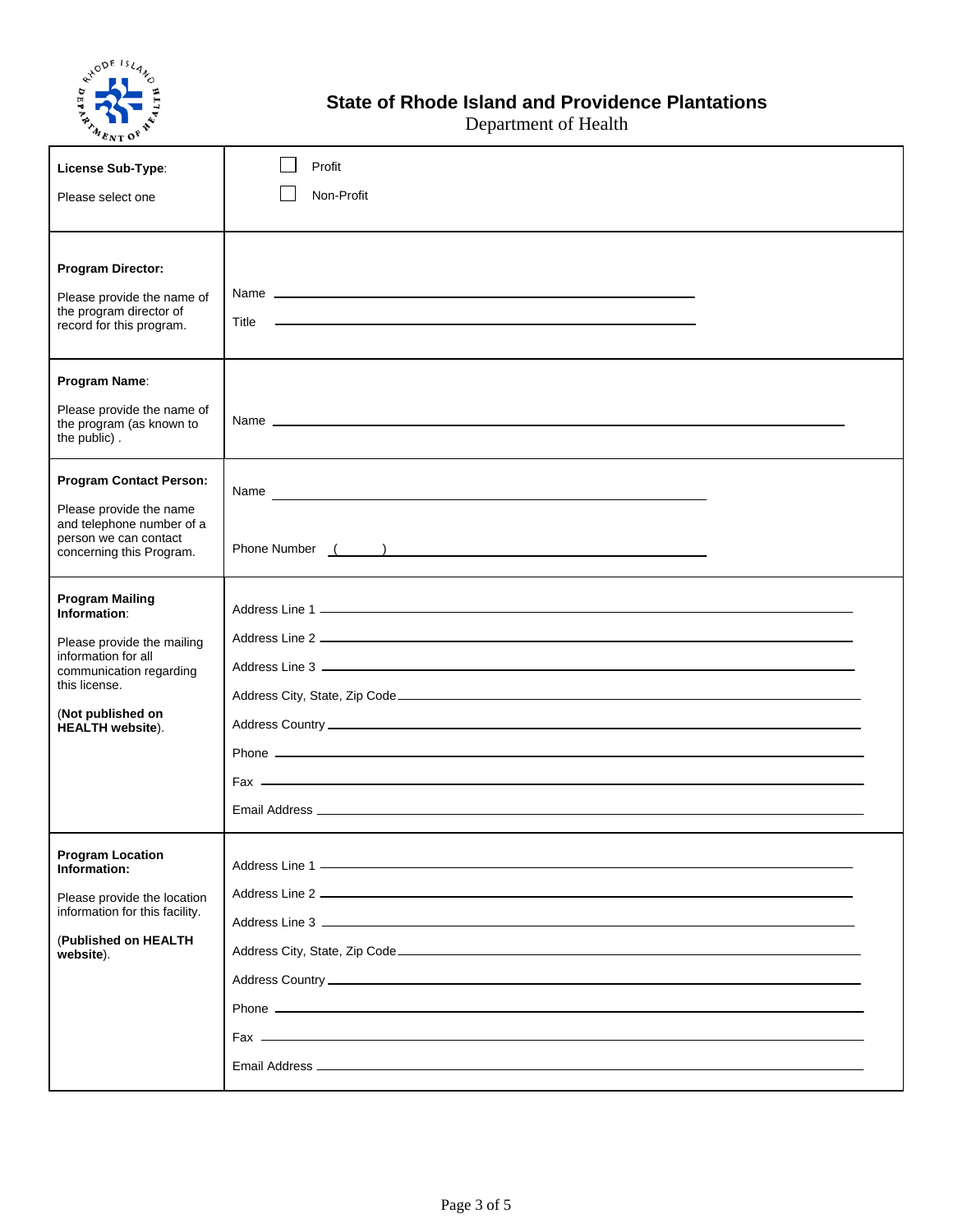

### **State of Rhode Island and Providence Plantations**

Department of Health

| <b>Ownership Information:</b><br>Please provide the<br>ownership information for<br>the Sole Proprietorship,<br>Partnership, Limited<br>Partnership, Corporation,<br>Limited Liability Company or<br>Governmental Entity.                     | Name experience and the second contract of the second contract of the second contract of the second contract of the second contract of the second contract of the second contract of the second contract of the second contrac         |
|-----------------------------------------------------------------------------------------------------------------------------------------------------------------------------------------------------------------------------------------------|----------------------------------------------------------------------------------------------------------------------------------------------------------------------------------------------------------------------------------------|
| <b>Ownership Address</b><br>Information:<br>Please provide the address<br>and telephone number(s) of<br>the Sole Proprietorship,<br>Partnership, Limited<br>Partnership, Corporation,<br>Limited Liability Company or<br>Governmental Entity. |                                                                                                                                                                                                                                        |
| <b>Parent Organization,</b><br><b>Group Affiliation:</b><br>Please complete this section<br>if there is any parent<br>organization, group<br>affiliation or other entity that<br>is on the top of the<br>Facility/agency control              |                                                                                                                                                                                                                                        |
| <b>Land/Building Info:</b><br>If the owner of the land and<br>building is other than the<br>operator of this<br>agency/facility, please<br>complete the following:                                                                            | Name<br>Address Line 1 and the contract of the contract of the contract of the contract of the contract of the contract of the contract of the contract of the contract of the contract of the contract of the contract of the contrac |
| <b>Compliance with</b><br><b>Conditons of Approval</b><br>Please check yes or no.                                                                                                                                                             | This facility/agency is in compliance with all conditions of approval (i.e. relative to Certificate of Need, Change of<br>Effective Control, Initial Licensure and/or Licensure renewal).<br>Yes<br>No                                 |